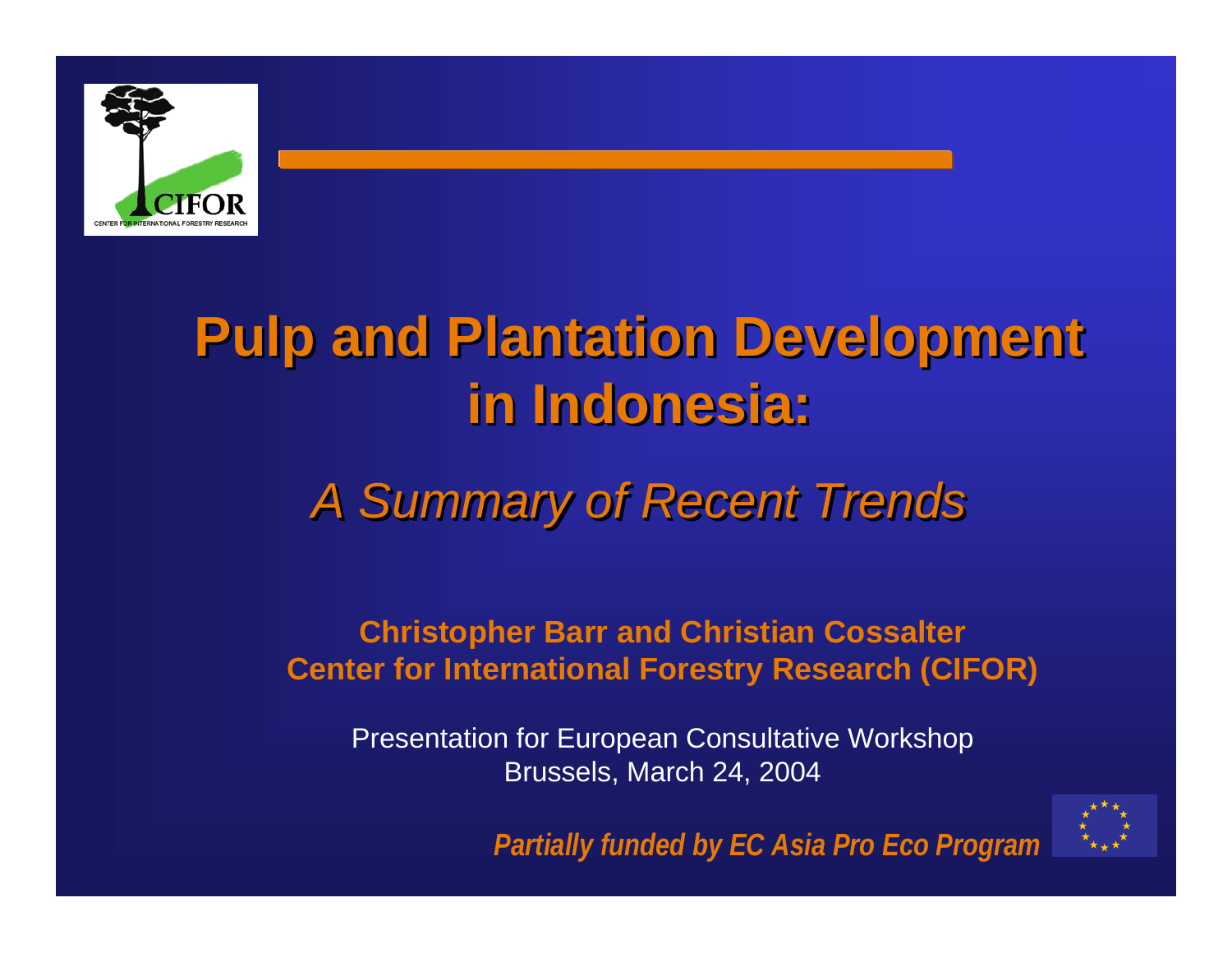

### **Overview of the Sector Overview of the Sector Overview of the Sector**

- п Rapid expansion of BHKP capacity since early-1990s, with Indonesia reaching 6.2 million Adt/yr in 2001
- п Industry dominated by APP and APRIL, which control over 75 % of total pulp capacity – both linked to China
- п 2003 BHKP production  $= 5.0$  million Adt (83 % capacity)
- п 2003 pulpwood consumption  $= 24.5$  million m3 -- 75 % was MTH from natural forest
- п 1.2 million ha of plantations (net), roughly 80 % *Acacia spp*
- П New capacity planned, possibly including 2 greenfield BHKP mills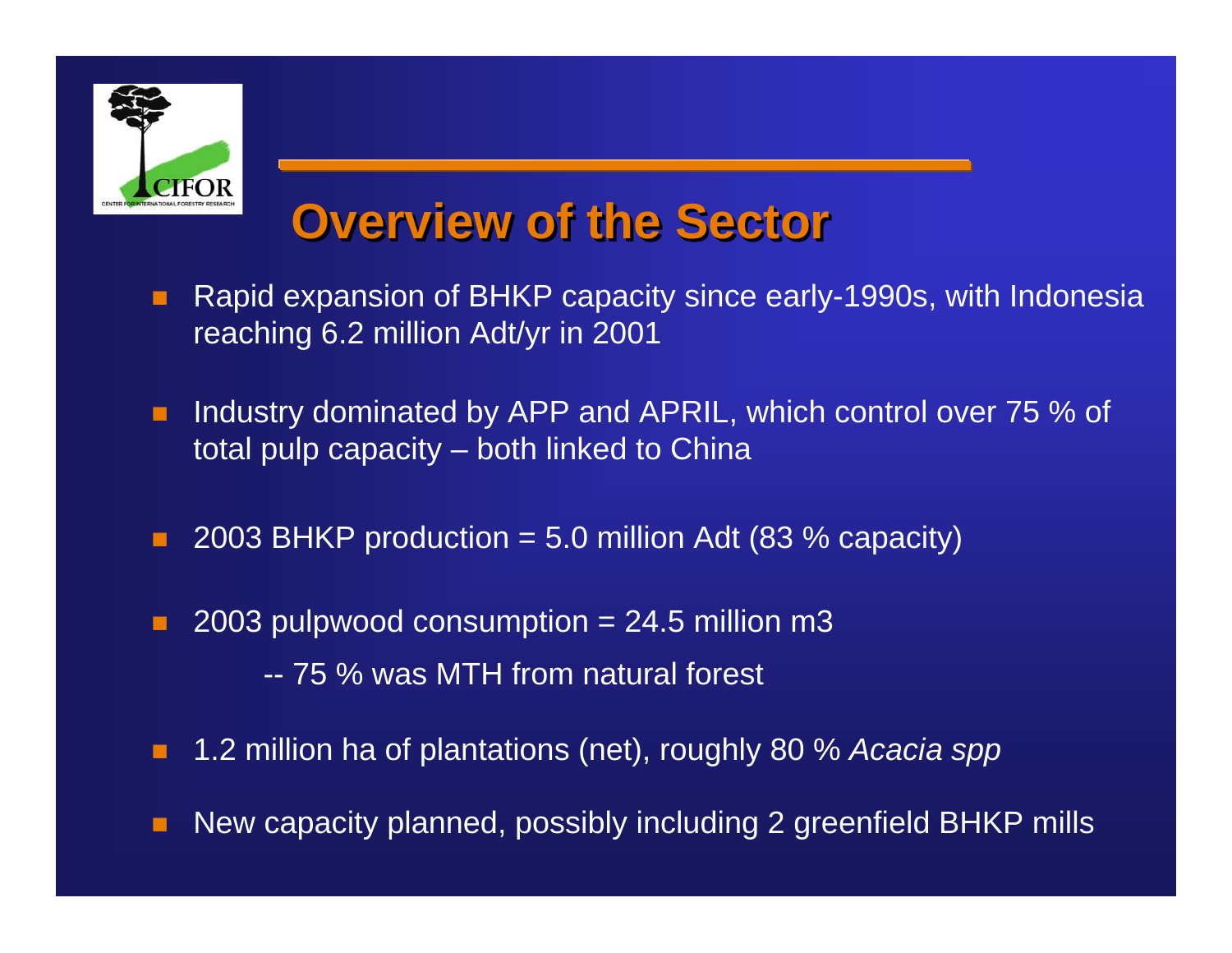

#### **Pulp Capacity and Effective Wood Demand Pulp Capacity and Effective Wood Demand of BHKP Mills in Indonesiaof BHKP Mills in Indonesia**

| <b>Mill</b>                 | <b>Pulp</b><br>Capacity<br>(Adt/yr) | Wood<br>Demand<br>$(m3/yr)^1$ | Location             |
|-----------------------------|-------------------------------------|-------------------------------|----------------------|
| Indah Kiat (APP)            | 2.0 <sub>m</sub>                    | 9.8 <sub>m</sub>              | Riau, C. Sumatra     |
| <b>RAPP (APRIL)</b>         | 2.0 <sub>m</sub>                    | 9.8 <sub>m</sub>              | Riau, C. Sumatra     |
| Lontar Papyrus (APP)        | 750,000                             | 3.2 <sub>m</sub>              | Jambi, C. Sumatra    |
| <b>Kiani Kertas</b>         | 525,000                             | 2.6 <sub>m</sub>              | East Kalimantan      |
| <b>Tanjung Enim Lestari</b> | 450,000                             | 2.2 m                         | <b>South Sumatra</b> |
| <b>Toba Pulp (APRIL)</b>    | 220,000                             | 1.1 <sub>m</sub>              | <b>North Sumatra</b> |

1) Assumes 4.9 m3 (ob) per Adt, including 15% wood loss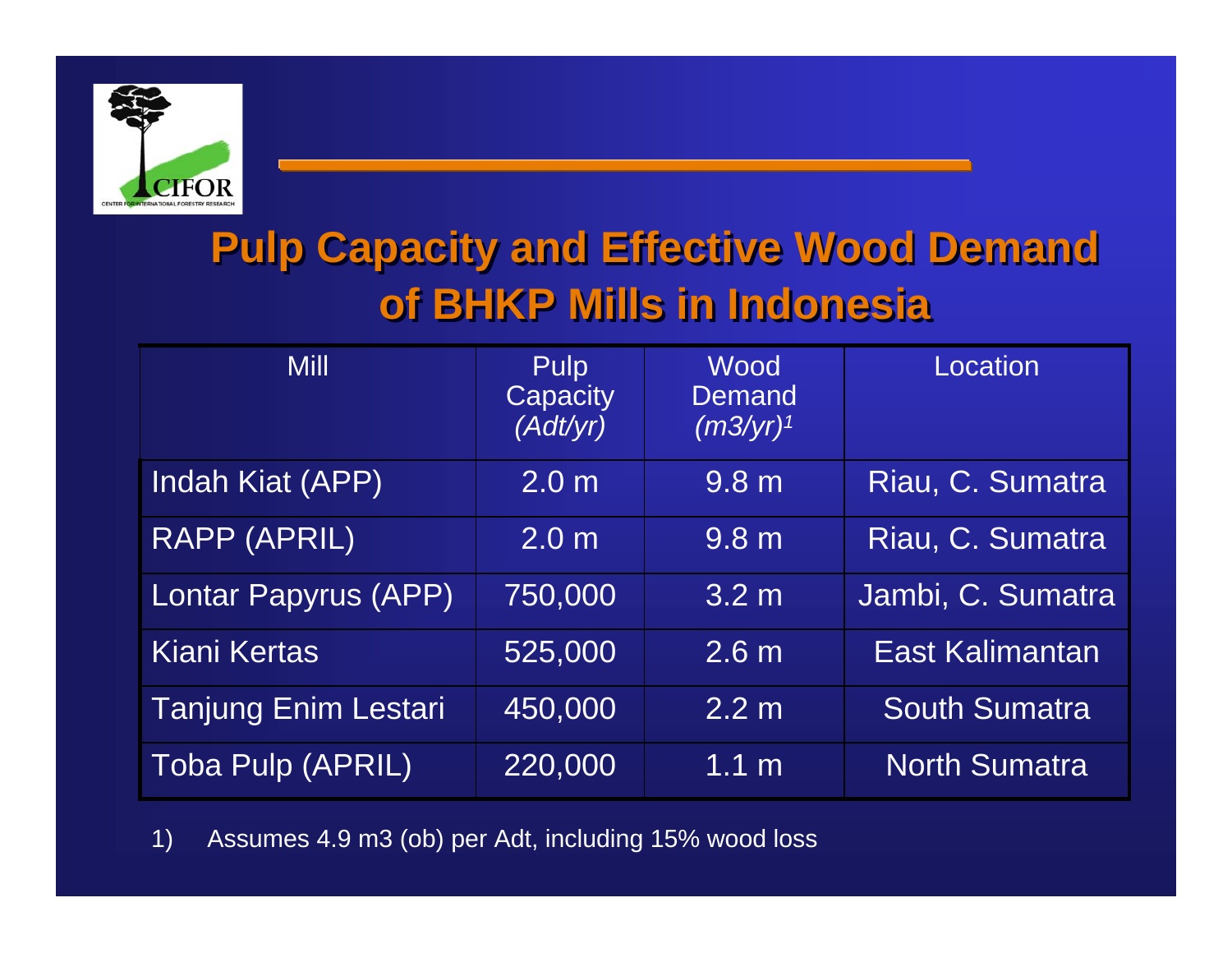

### **Kraft Pulp Mills in Indonesia Kraft Pulp Mills in Indonesia**

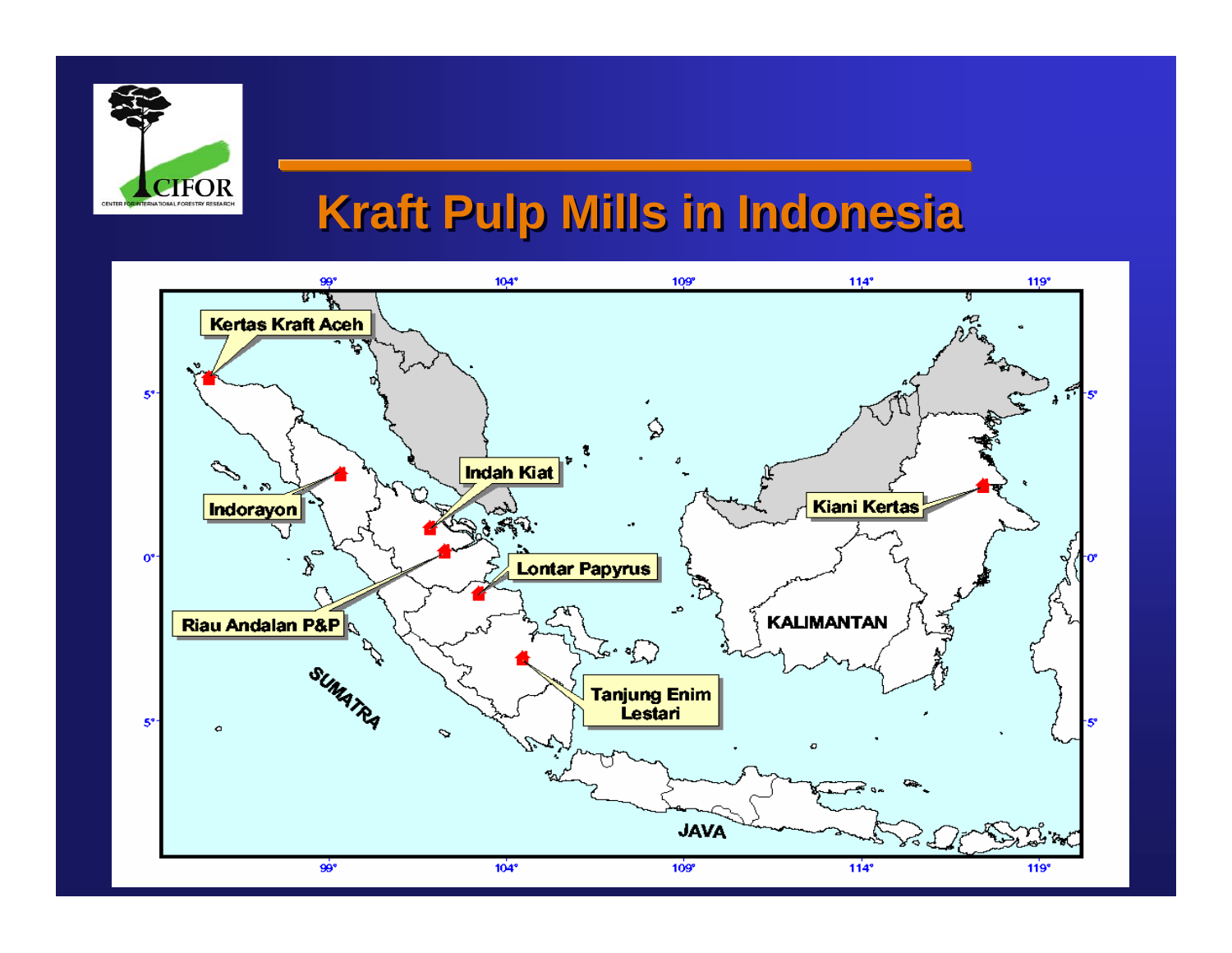

# **Pulp Producers are Developing Pulp Producers are Developing Pulp Producers are Developing Large Plantations… Large Plantations…**

- P. Government issued 23 HTI-pulp industrial plantation licenses for 4.3 million ha
- п Subsidies via soft loans and cash grants from DR Reforestation Fund
	- $\bullet$ > Rp 1 trillion allocated by May 1998 (+/- US\$ 113 million)
- п 1.2 million ha planted by end-2003
- P. 80 % *Acacia Mangium*
	- $\bullet$ Rapid growth (7-year rotation)
	- $\bullet$ Adaptability to degraded soils
	- $\bullet$ High pulp yields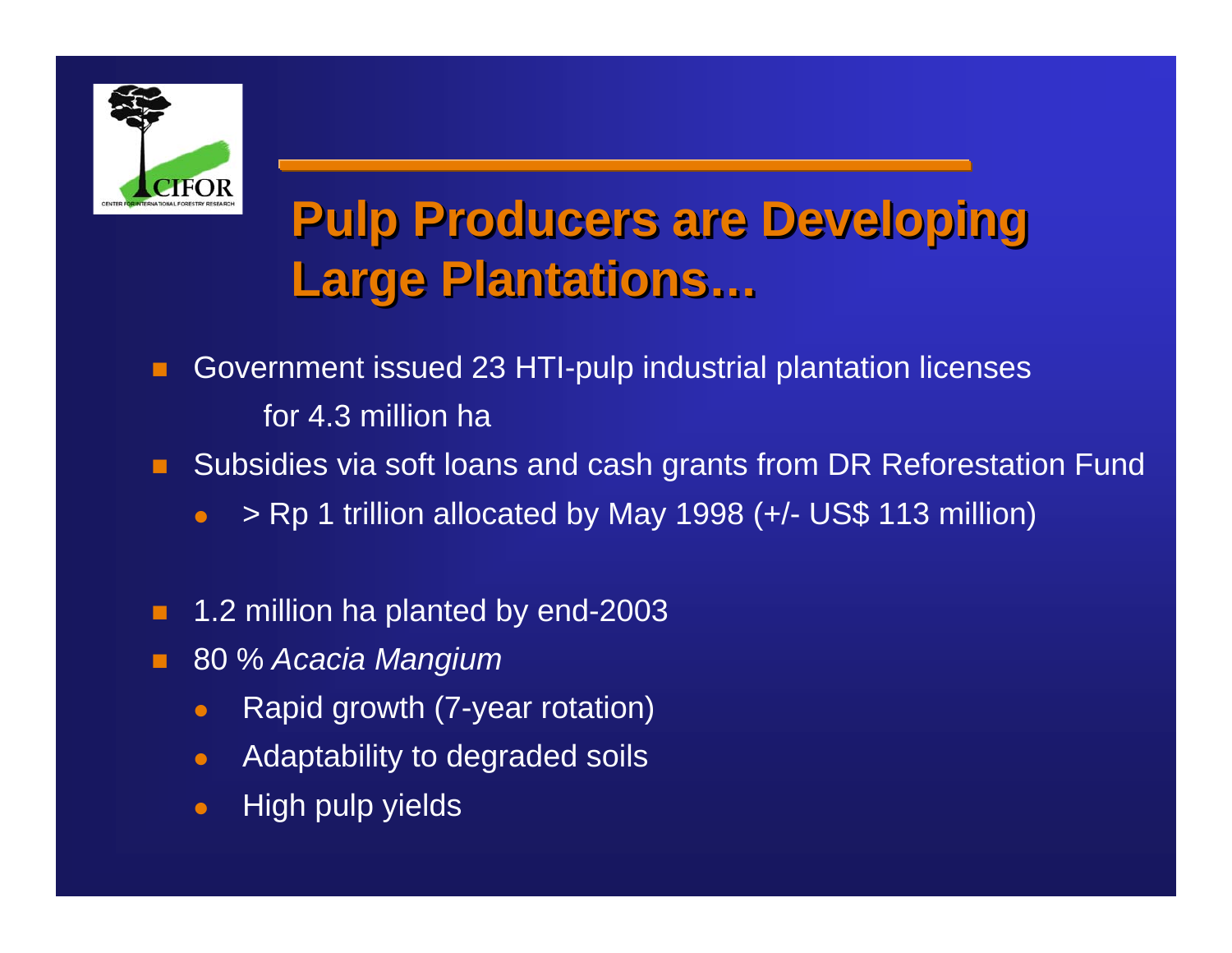

## **…Yet Heavy Reliance on Natural …Yet Heavy Reliance on Natural Yet Heavy Reliance on Natural Forests Continues Forests Continues Forests Continues**

п 80 % of the 185 million m3 of wood fiber consumed by producers during 1988 – 2003 was 'Mixed Tropical Hardwoods' (MTH)

#### *Sources of MTH:*

- P. Forest clearing at pulp companies' HTI plantation sites
- П Land-clearing for oil palm and other estate crops
- П Purchases from local communities and timber suppliers
- п Questions have been raised about use of illegally harvested wood?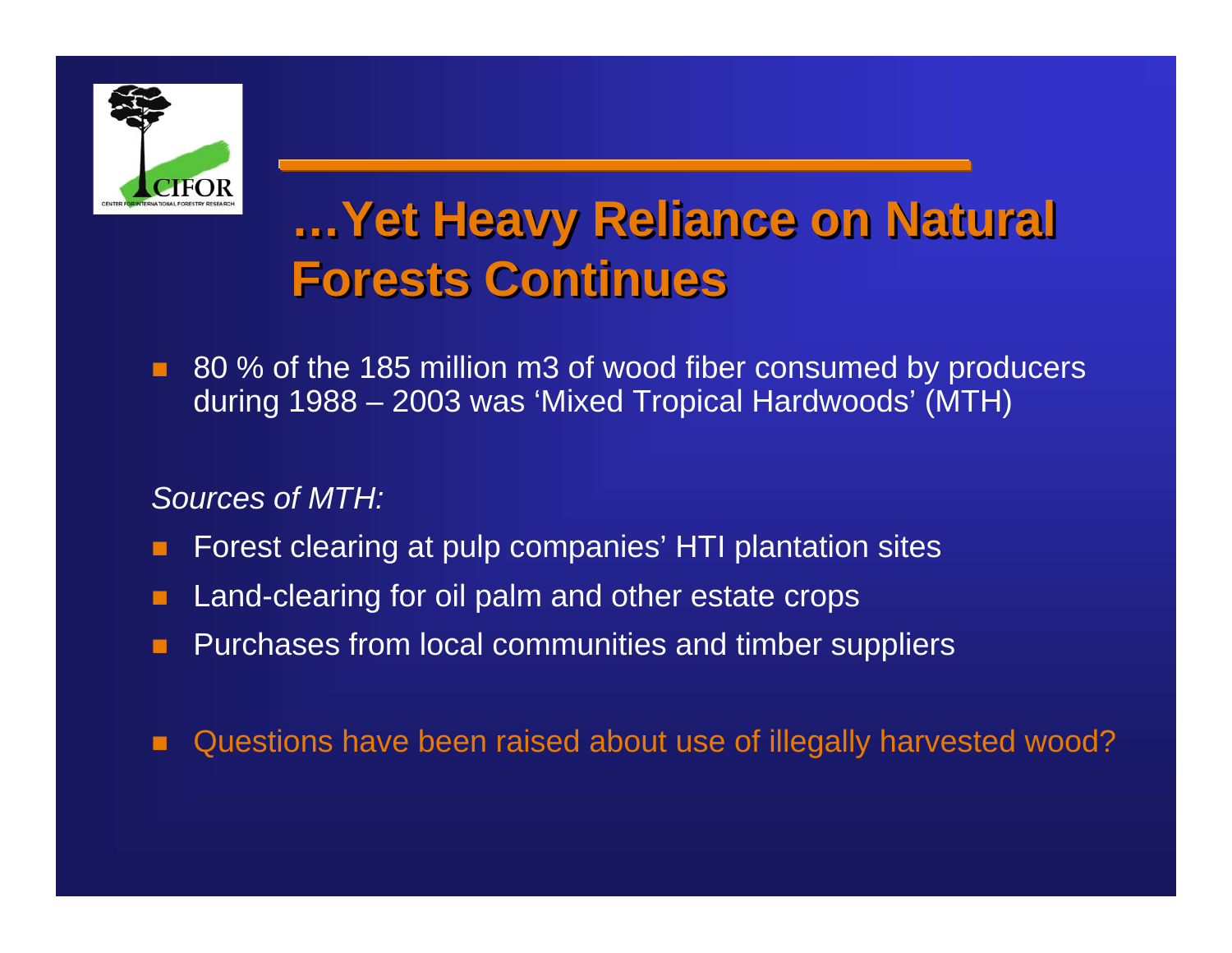

### **Structural Problem: Overcapacity and Fiber Deficitsand Fiber Deficits and Fiber Deficits**

- п Most Indonesian pulp producers have expanded pulp processing capacity at a much faster pace than plantations have come online
- п APP and APRIL mills in Central Sumatra now facing fiber deficits as supplies of MTH are becoming exhausted
- п Both APP and APRIL have announced ambitious 'sustainability' targets for 100 % use of plantation fiber
	- »2007 for APP 2009 for APRIL
- п Yet neither company has yet released a credible plan for achieving these targets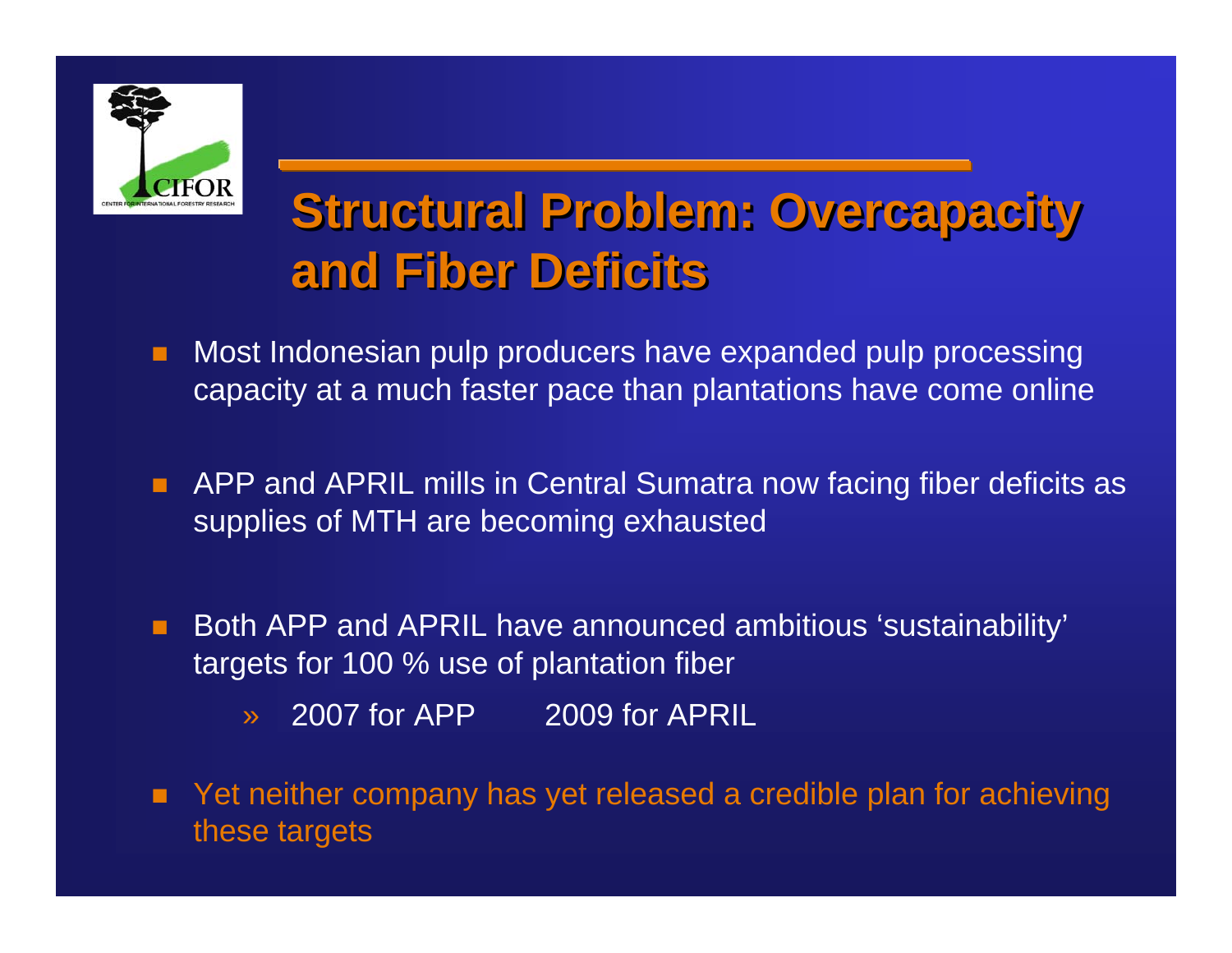

### **Asia Pulp & Paper Asia Pulp & Paper**

Pulp capacity: Indah Kiat mill = 2.0 million Adt/yr (Riau Province) Lontar Papyrus mill = 750,000 Adt/yr (Jambi Province)

APP has developed large Acacia plantations by end-2003

- $\bullet$ For Indah Kiat: 121,000 ha at own sites; 34,000 ha at JV sites (net)
- $\bullet$ For Lontar Papyrus: 72,000 ha at own sites (net)

However, pulp capacity has exceeded plantation development, and both mills rely heavily on MTH

- $\bullet$ Indah Kiat used 7.2 million m3 of MTH in 2003 (est.)
- $\bullet$ Lontar Papyrus used 2.9 millon m3 of MTH in 2003 (est.)

Own plantation sites to supply < 50% of fiber needs on a sustained basis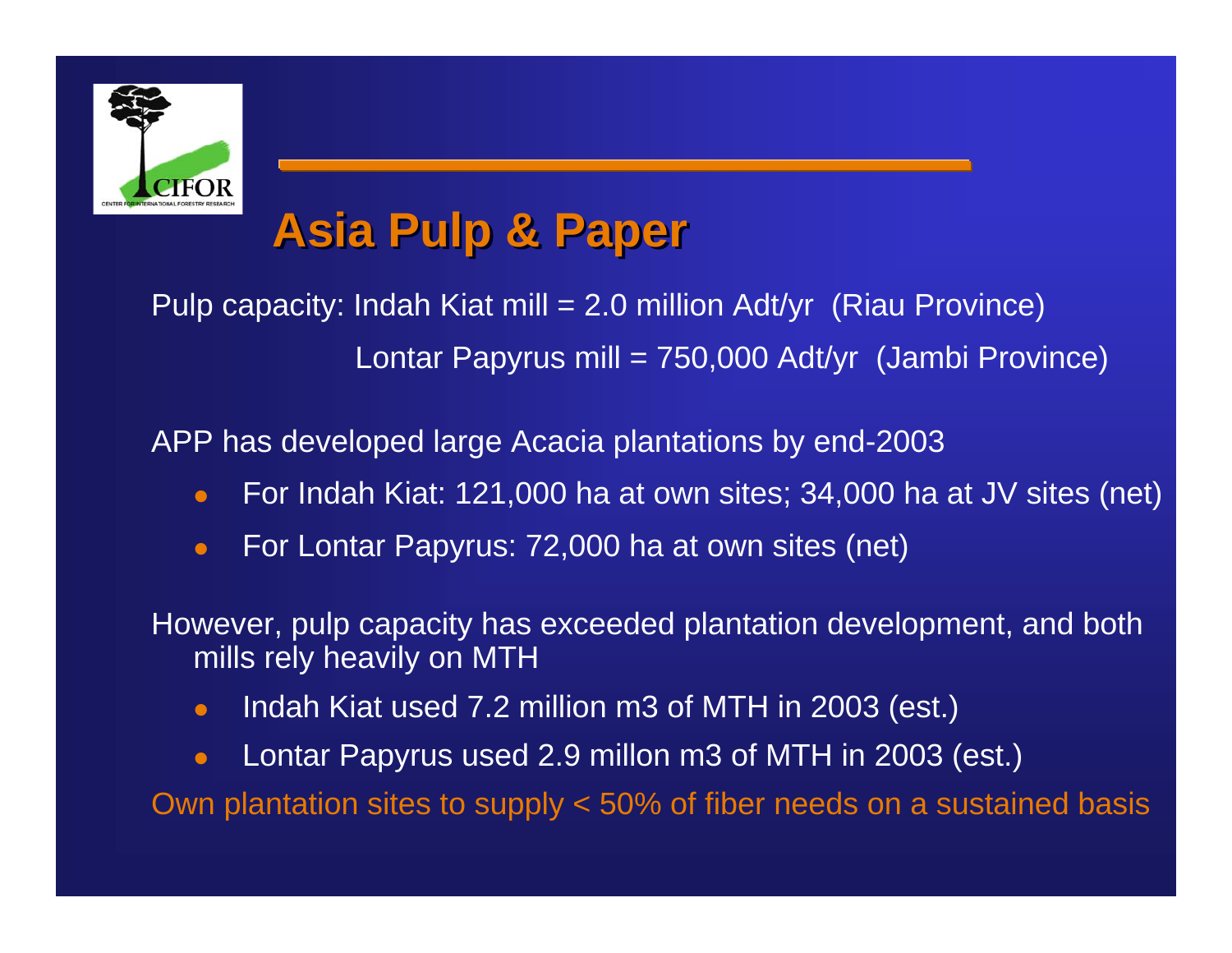

## **APP's 'Sustainability Action Plan' APP's 'Sustainability Action Plan'**

- п To meet 2007 'sustainability' target, APP estimates that *additional* 252,000 ha of net plantation is needed to supply Indah Kiat
- п Planting to occur in 2 provinces:
	- $\bullet$ 152,000 ha in Riau
	- $\bullet$ 100,000 ha in South Sumatra
- п Planting to be done in 4 years (2004-2007), with 72 % occurring in 2004 and 2005
- п Replanting during 2004-2007 est'd to be 77,000 ha to 90,000 ha
- п From 2008 onwards, APP projects all planting to be replanting

**Source: APP 'Sustainability Action Plan', released February 2004**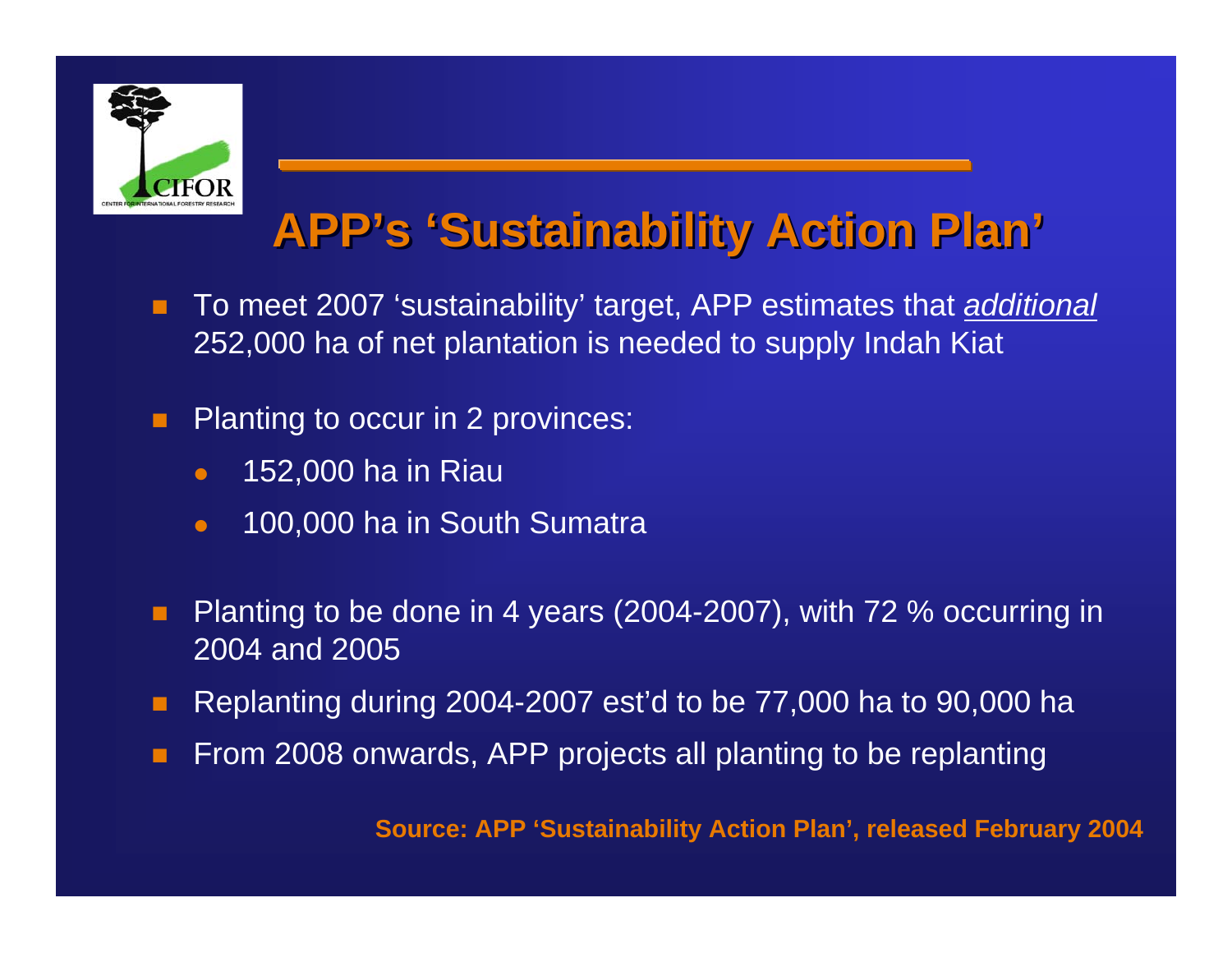

## **Risk Factors for APP (1 of 4) Risk Factors for APP (1 of 4)**

#### Sharp Increase in Annual Planting

- п To supply Indah Kiat mill, PT Arara Abadi will plant *at least*:  $\rightarrow$  85,000 ha (2004) and 98,000 ha (2005) in Riau and S. Sumatra
- п Previous annual planting was not even close to this:  $\rightarrow$  24,000 ha (2000); 35,000 ha (2002); 35,000 ha (2003)
- п Projections for 2004-2005 exceed total area PT Arara Abadi has planted since it began operating in 1984
- PT Arara Abadi appears to be making no major investments or changes in operational procedures to raise efficiency levels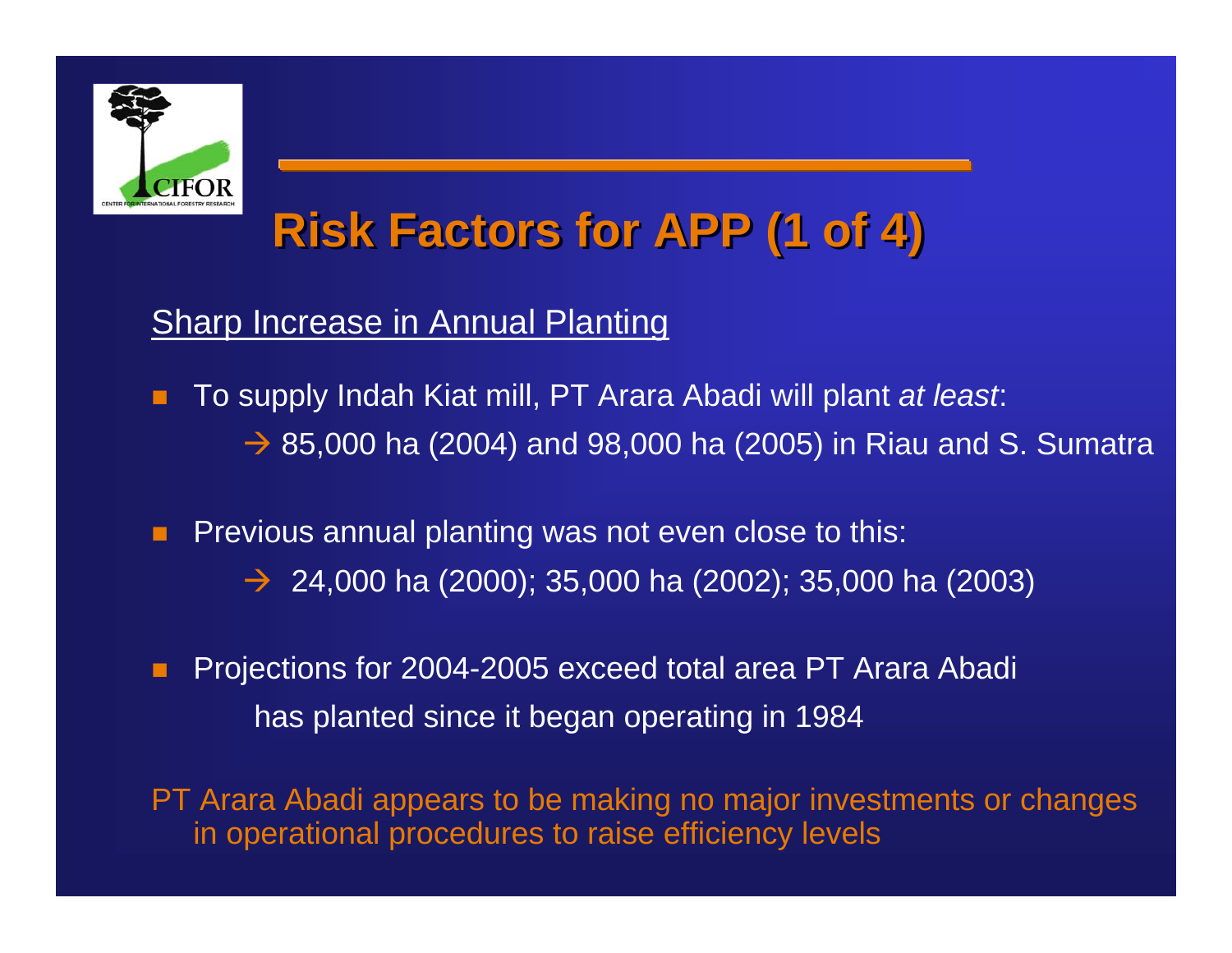

## **Risk Factors for APP (2 of 4) Risk Factors for APP (2 of 4)**

**Optimistic Projections for Plantation Productivity** 

- п Indah Kiat wood supply scenarios based on net delivered volumes at mill gate of:
	- $\bullet$ 200 m3/ha for *Acacia Mangium*
	- $\bullet$ 139 m3/ha for *Acacia Crassicarpa*
- п These productivity levels are achieved at only:
	- $\bullet$ 9 % of current *Acacia Mangium* sites
	- $\bullet$ 23 % of current *Acacia Crassicarpa* sites

APP has based productivity projections on sites with high stocking and medium-high site class

Æ *Assumes very high standard of silvicultural practices*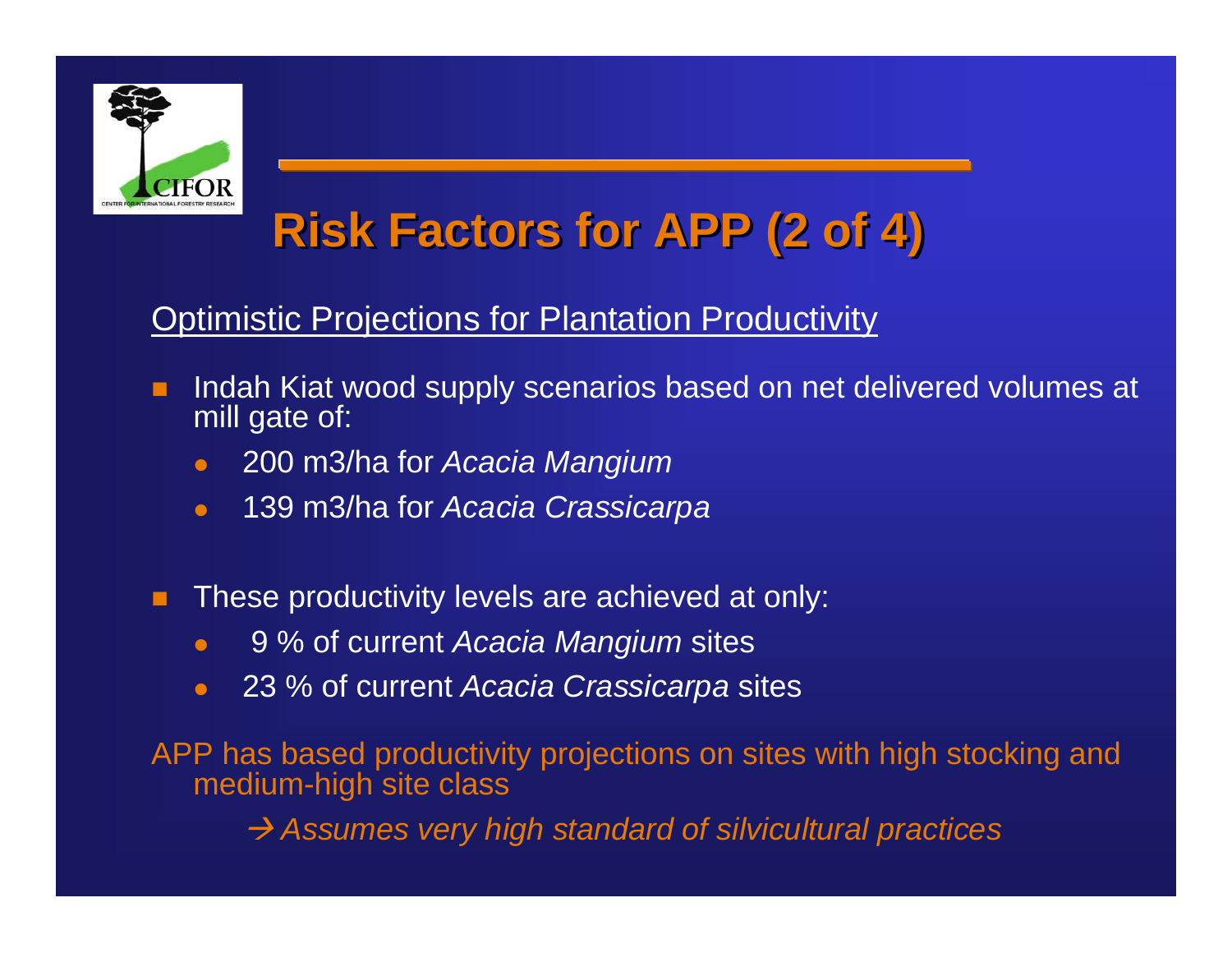

## **Risk Factors for APP (3 of 4) Risk Factors for APP (3 of 4)**

#### Heavy Reliance on Peatland Sites

- п Approximately 75 % of projected total area (408,000 ha) in Riau and South Sumatra are located on peat swamps
- п Compared to mineral soil sites, plantations on peat swamps have:
	- $\bullet$ Higher investment costs
	- $\bullet$ Lower productivity
	- $\bullet$ Higher risks
- $\blacksquare$  Risks include susceptibility to fire; disease; poor root anchorage, leading to large numbers of trees topping before age 4

Can intensive industrial plantations on peatlands succeed over multiple rotations?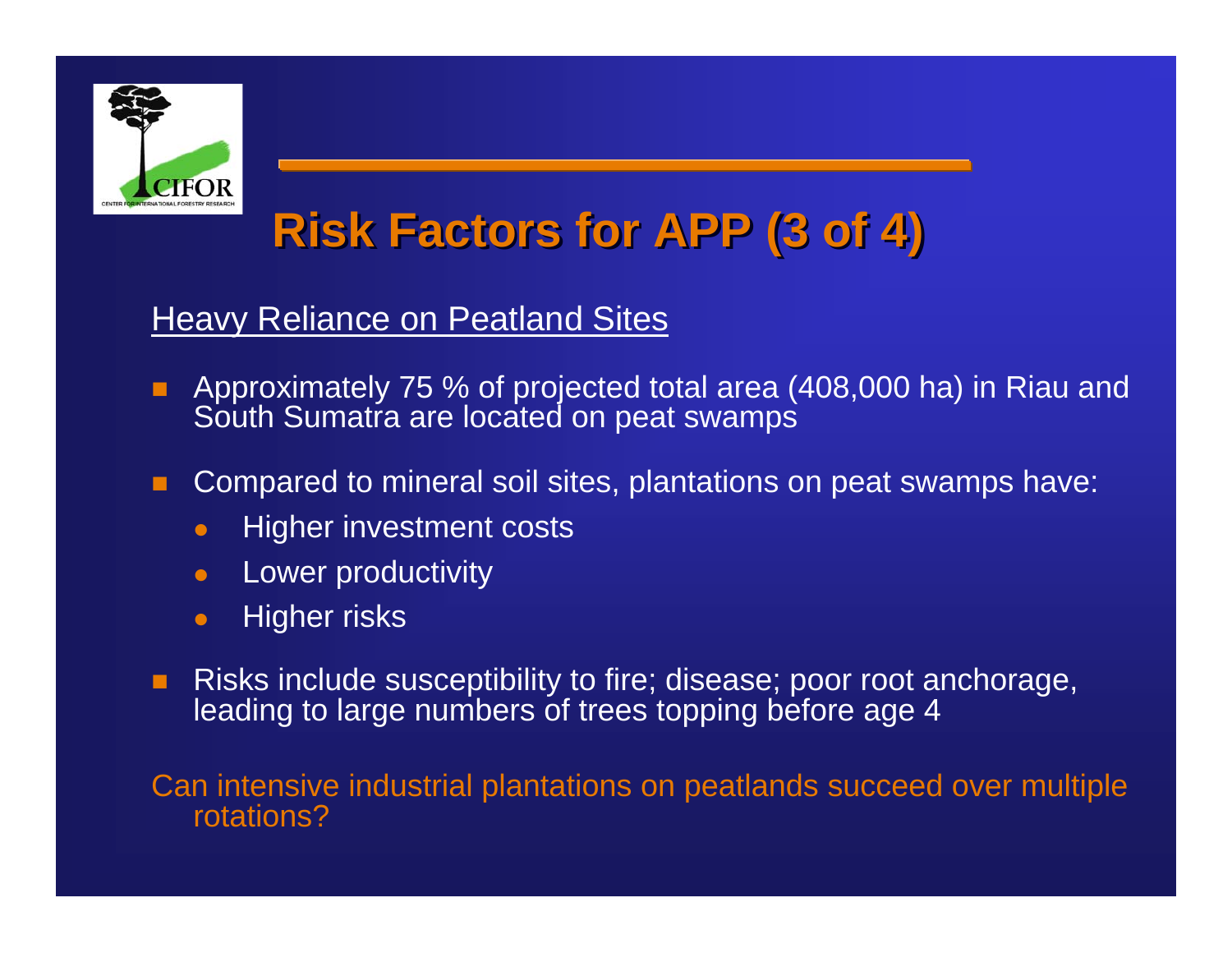

## **Risk Factors for APP (4 of 4) Risk Factors for APP (4 of 4)**

#### Social conflict and uncertain land tenure

- п Regional autonomy has led to sharp increase in land claims and illegal logging
- п Security of existing plantation sites not guaranteed -- In Jambi, APP lost 70,000 ha to local claims in 2001 → *(25% of total concession)* -- In Riau, 57,000 ha at APP sites now subject to claims

**AMEC audit:** *"The existing level of claim disputes can have a large impact on sustainable wood supply plans. If the number of successful claims escalates, it will have a further severe impact."*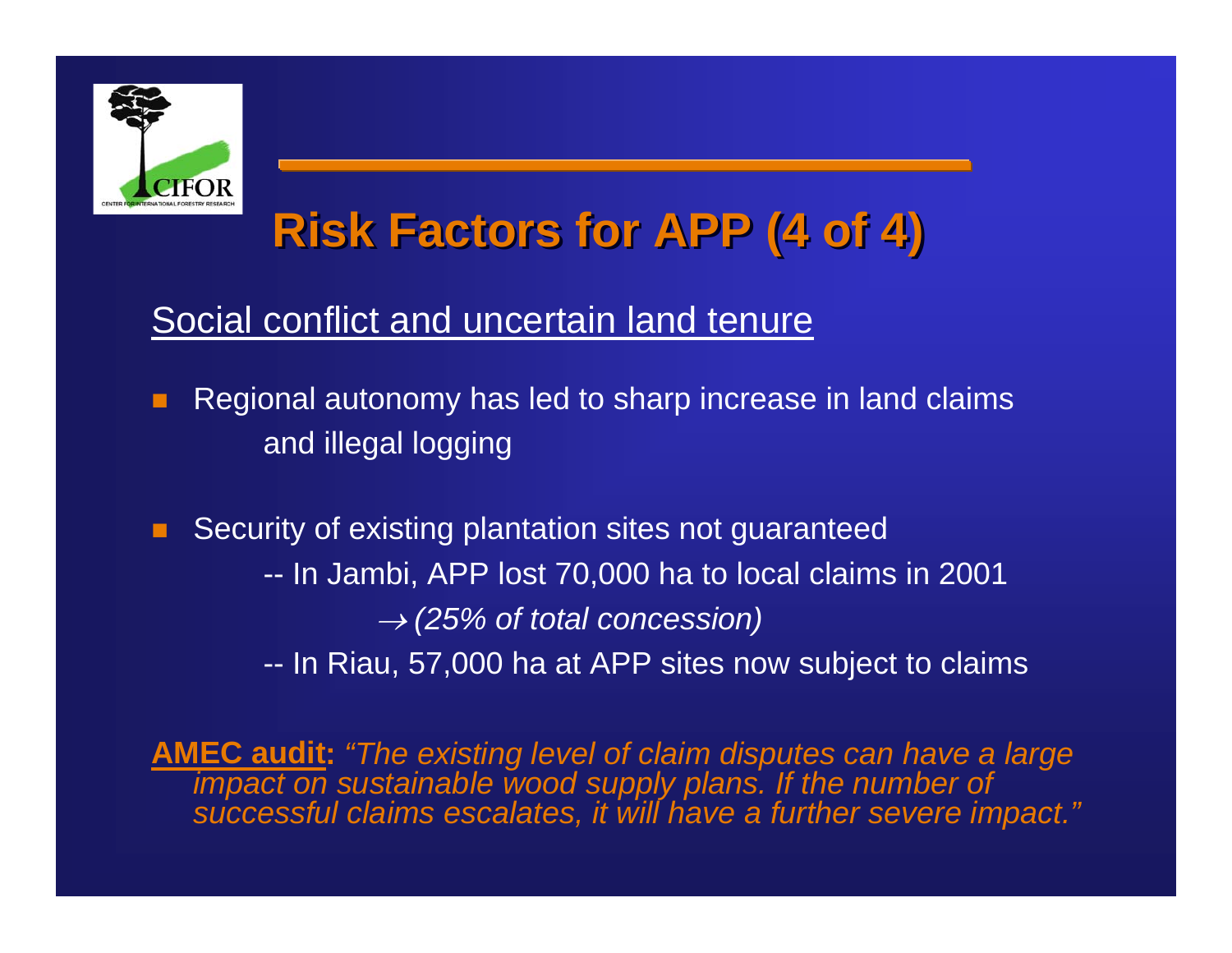

## **APRIL – Riau Andalan Pulp & Paper APRIL – Riau Andalan Pulp & Paper**

BHKP Capacity = 2.0 million Adt/yr

Gross plantation area = 280,500 ha at own HTI sites; 255,000 ha at joint venture sites; and 27,000 ha at community sites Planted area  $= 207,000$  ha (end 2003) at all sites

- п Like APP, APRIL expanded pulp processing capacity much faster than developing Acacia plantations
- $\blacksquare$ APRIL now competing with APP to secure land base in Riau
- P. 80 % of 9.8 million m3 (ob) used by Riau Andalan in 2003 was MTH
- п APRIL has taken some steps to curtail illegal logging near the proposed Tesso Nilo protection area, but with mixed results
- п 25 % of APRIL's plantation sites in Riau are located on peatlands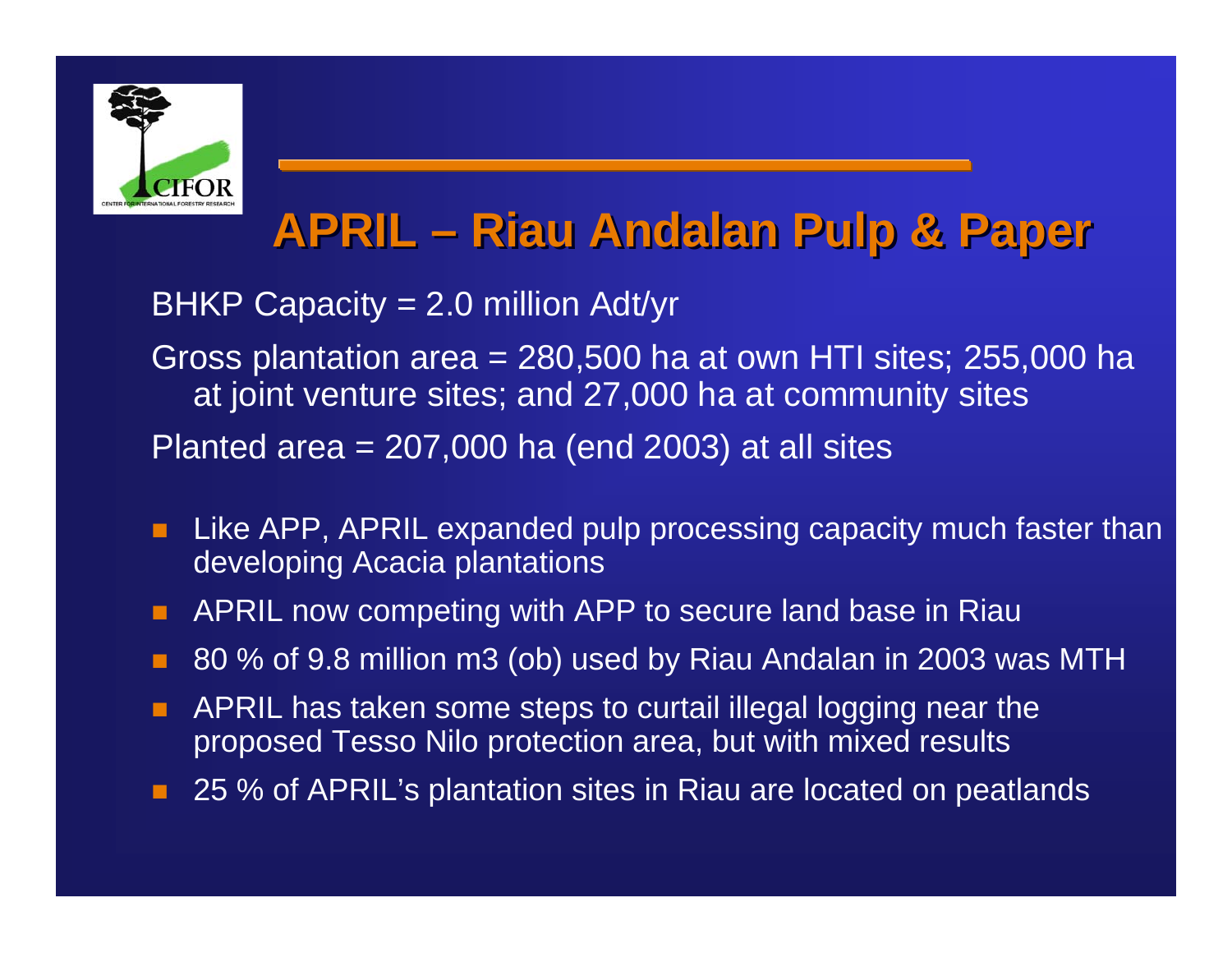

# **Toba Pulp Lestari (ex-Indorayon) Toba Pulp Lestari (ex-Indorayon)**

- $\mathcal{L}_{\mathcal{A}}$ Owned by RGM Group, affiliated with APRIL
- Resumed operations in 2003
- Had been closed since 1998 due to community conflict and environmental problems
- $\mathcal{L}_{\mathcal{A}}$ Moved rayon production line to China

BHKP Capacity = 220,000 Adt/yr Gross plantation area = 269,000 ha Planted area  $=$  50,000 ha (est.)

 $\mathcal{L}_{\mathcal{A}}$  RGM purchased 81.7 % stake in Klabin Bacell and 100 % in Norcell in August 2003 to supply dissolving pulp to China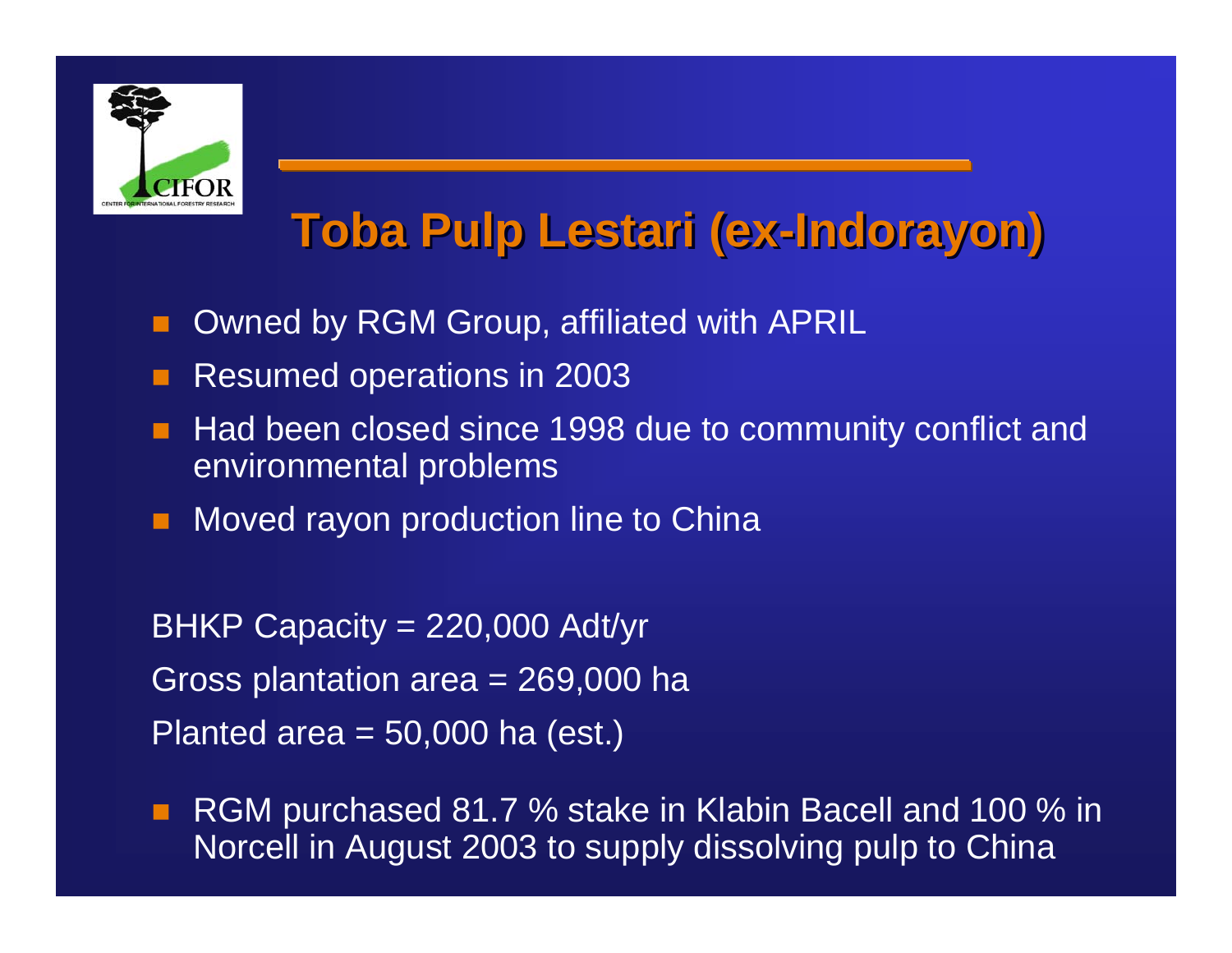

### **PT TEL – PT TEL – Marubeni and Barito Pacific Marubeni and Barito Pacific**

**BHKP Capacity = 450,000 Adt/yr** (est'd 85 % in 2002 and 2003) Gross plantation area = 270,000 ha Planted area = 207,000 ha (end 2003)

- Many areas not fully stocked
- 90,000 ha (47 % of net planted area) > 7 years
- Drum debarking requires Acacia to be aged by road-side
	- $\rightarrow$  Moderate-high wood cost
- Barito currently seeking to raise wood cost as part of broader strategy to renegotiate PT TEL debt, perhaps for new pulp line
- п New wood contract lasts only until April 2004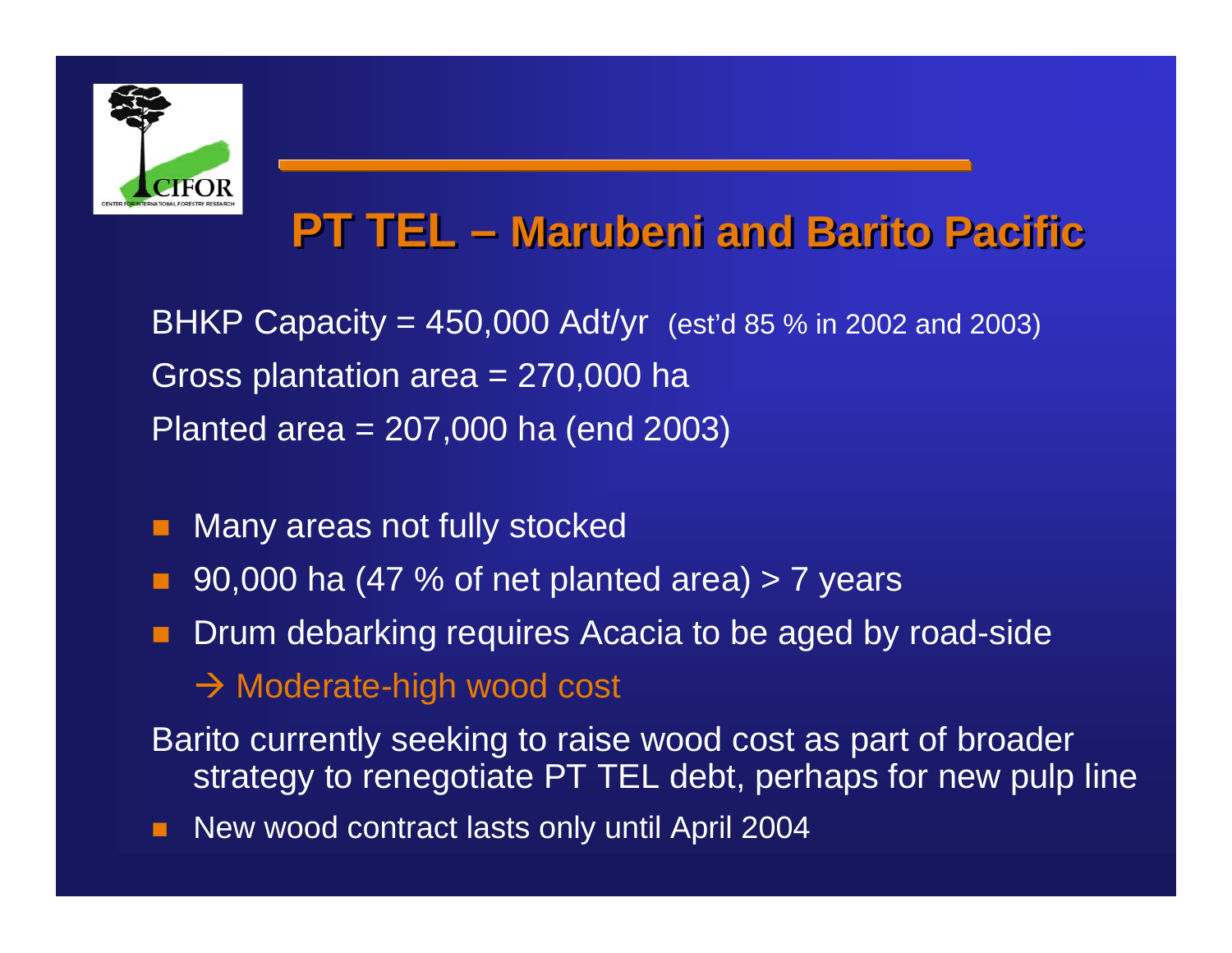

### **Kiani Kertas – Kiani Kertas – Bob Hasan Group Bob Hasan Group**

BHKP Capacity = 525,000 Adt/yr (operates at only 35-60 %)

 $\bullet$ Operations suspended for much of 3Q-4Q/2003

Gross plantation area = 183,330 ha

Planted area = 67,000 ha (not all harvestable)

- F. Normal silvicultural practices not well implemented
- Poor roads restrict access to planted areas
- **n** Inefficient harvesting and transport

#### $\rightarrow$  High wood cost

External sourcing – Australia (> 200,000 Bdt/yr Eucalypt chips); Sabah (pulpwood logs -- Acacia/Gmelina)

 $\bullet$ May be seeking to buy Sumatra Acacia!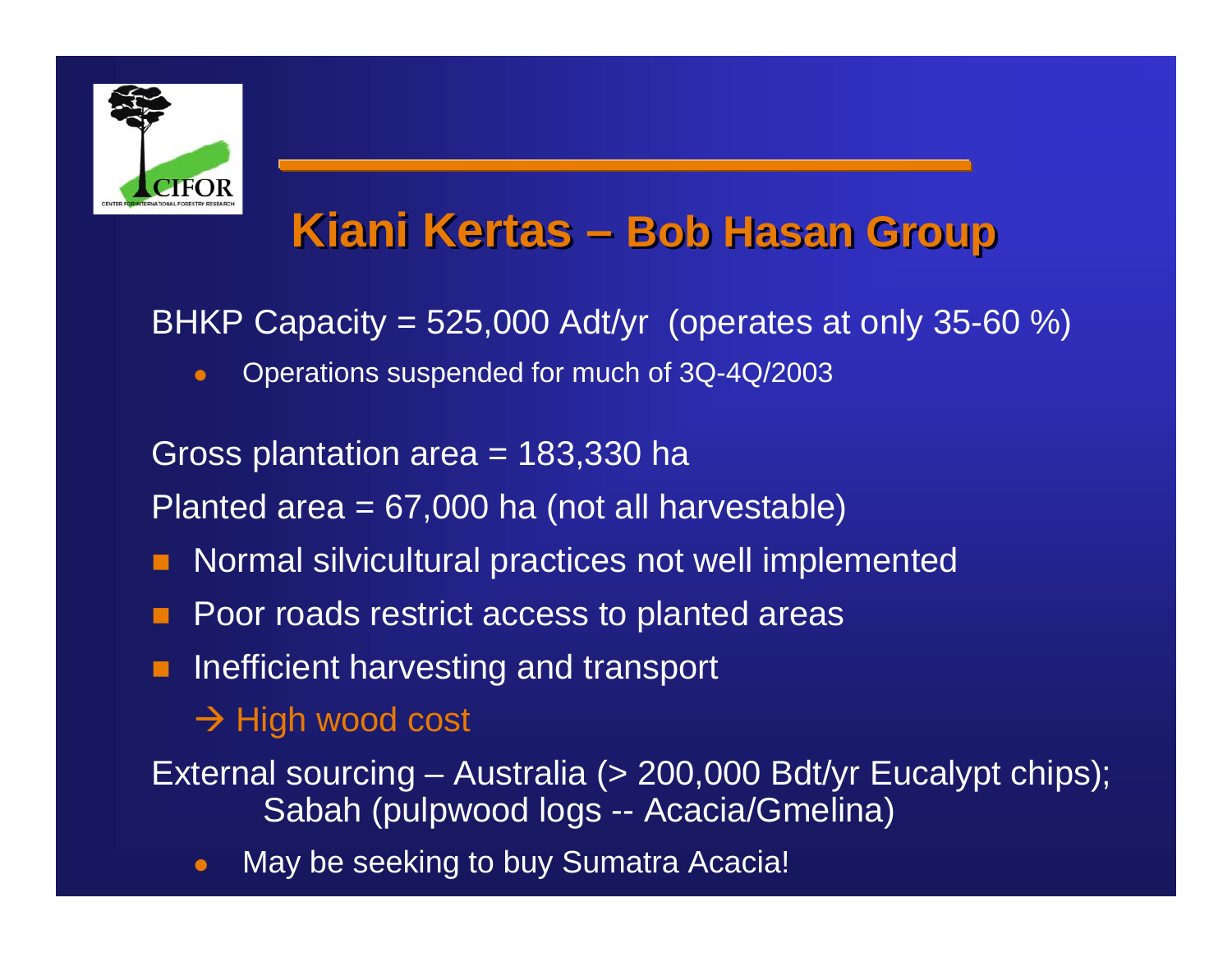

#### **UFS South Kalimantan Project UFS South Kalimantan Project**  *-- Planned Greenfield BHKP Mill -- Planned Greenfield BHKP Mill*

BHKP Capacity = 600,000 Adt/yr Projected cost = US\$ 890 million

#### Stakeholders

- $\mathcal{L}_{\mathcal{A}}$ United Fiber System, Ltd (Singapore)
- Tektronix Industries (owned by Cellmark shareholders)
- Several co's registered in British Virgin Islands

#### Financing

- 80 % from China's state banks through Chinese National Machinery and Equipment Corporation (CMEC)
- 20 % commercial financing now being sought
- MIGA recently declined application for political risk guarantee